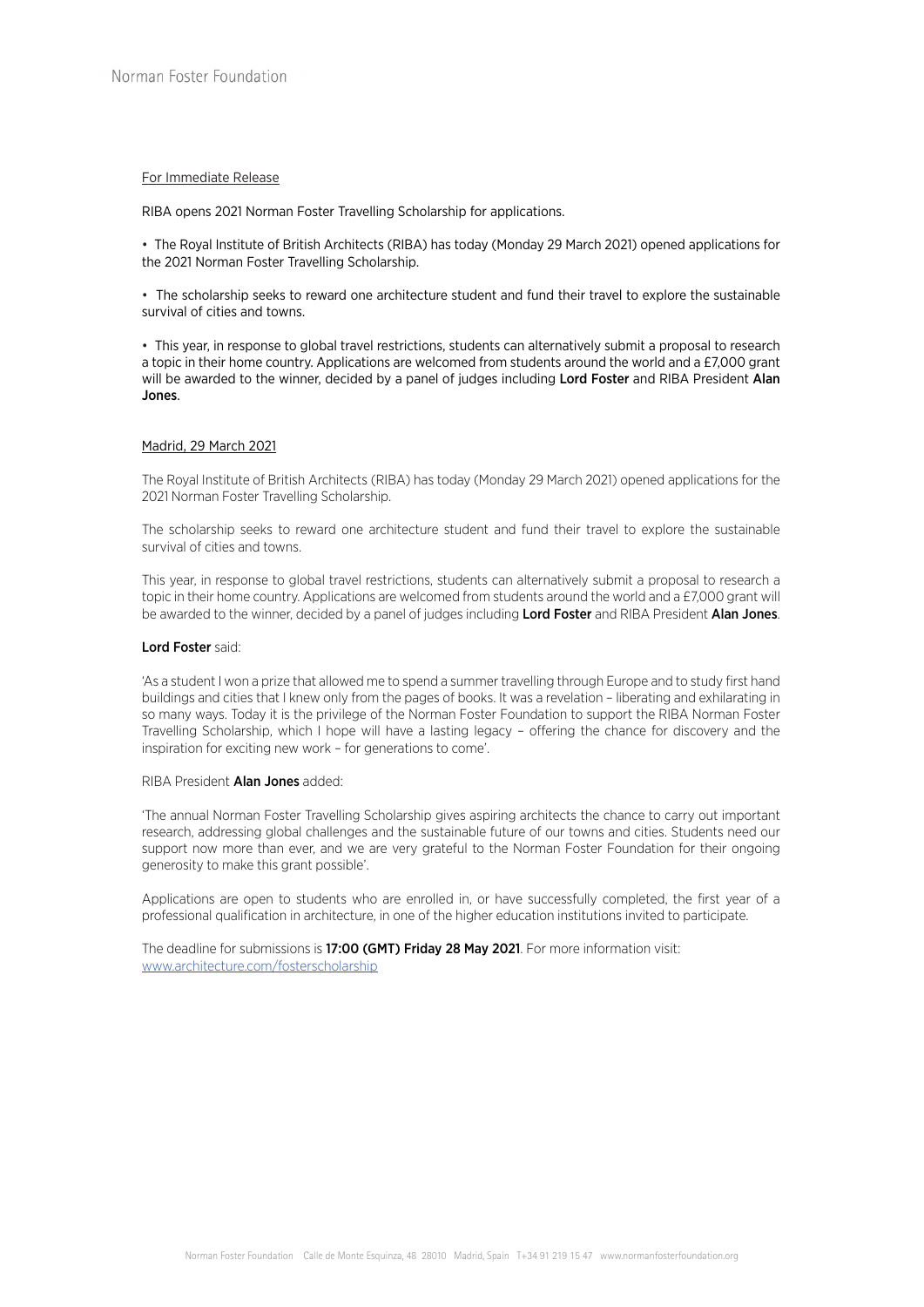# Notes to editors:

1. For further press information contact Emily.Stallard@riba.org +44 (0) 20 7580 3813

2. If you are a student interested in applying you can find out more information here.

3. First established in 2006, the scholarship, supported by the Norman Foster Foundation, is now in its fifteenth year and is intended to fund national or international research on a topic related to the sustainable survival of our towns and cities, in a location of the student's choice. Past RIBA Norman Foster Scholars have travelled through the Americas, Europe, Africa, South East Asia, the Middle and the Far East, and Russia. Proposals for research might include: learning from the past to inform the future; the future of society; the density of settlements; sustainability; the use of resources; the quality of urban life; and transport.

4. The list of higher education institutions invited to nominate students is selected by the RIBA and can be found here. Over 400 higher education institutions are invited to participate, and this list includes all institutions that offer qualifications validated by the RIBA or are recognised by the Commonwealth Association of Architects; it also includes a large number of schools listed under other recognition systems (such as the European Directive for Recognition of Professional Qualifications in the EU, or the National Architectural Accreditation Board in the US).

5. Past recipients of the RIBA Norman Foster Travelling Scholarship:

2020: Iulia Cistelecan - London School of Architecture - 'Life Between Shelters: Refugee camps of today becoming cities of tomorrow'

2019: Siti Nurafaf Ismail - University of Malaya, Malaysia - 'Architecture of Humility'

2018: Steven Hutt - University of Greenwich, UK - 'East of Eden'

2017: Chloe Loader - University of Lincoln, UK - 'Emerging Cities: Sustainable Master-Planning in the Global South'

2016: Abel Feleke - University of Western Australia - 'Weaving the Urban Fabric: Examining the Significance of Community'

2015: Charles Palmer - University of Sheffield, UK - 'Cycling Megacities'

2014: Joe Paxton - Bartlett (UCL), UK - 'Buffer Landscapes 2060

2013: Sigita Burbulyte - Bath University, UK - 'Charles Booth Going Abroad'

2012: Thomas Aquilina - University of Edinburgh - 'Material Economies: Recycling Practices in Informal Settlements Along African Longitude 30'

2011: Sahil Bipin Deshpande - Rizvi College of Architecture, India - 'Sanitation: A Case Study across Eight Metropolises'

2010: Andrew Mackintosh - Robert Gordon University, UK - 'In Search of Cold Spaces'

2009: Amanda Rivera – University of Bio Bio, Chile - 'Ancestral Cities, Ancestral Sustainability'

2008: Faizan Jawed Siddiqi - Rizvi College of Architecture, India - 'The Role of Public Transport in Shaping Sustainable Humane Habitats'

2007: Ben Masterton-Smith - Bartlett, UK - 'Emerging East: Exploring and Experiencing the East Asian Communist City'.

• The Royal Institute of British Architects (RIBA) is a global professional membership body that serves its members and society in order to deliver better buildings and places, stronger communities and a sustainable environment. architecture.com. Follow @RIBA on Twitter for regular updates.